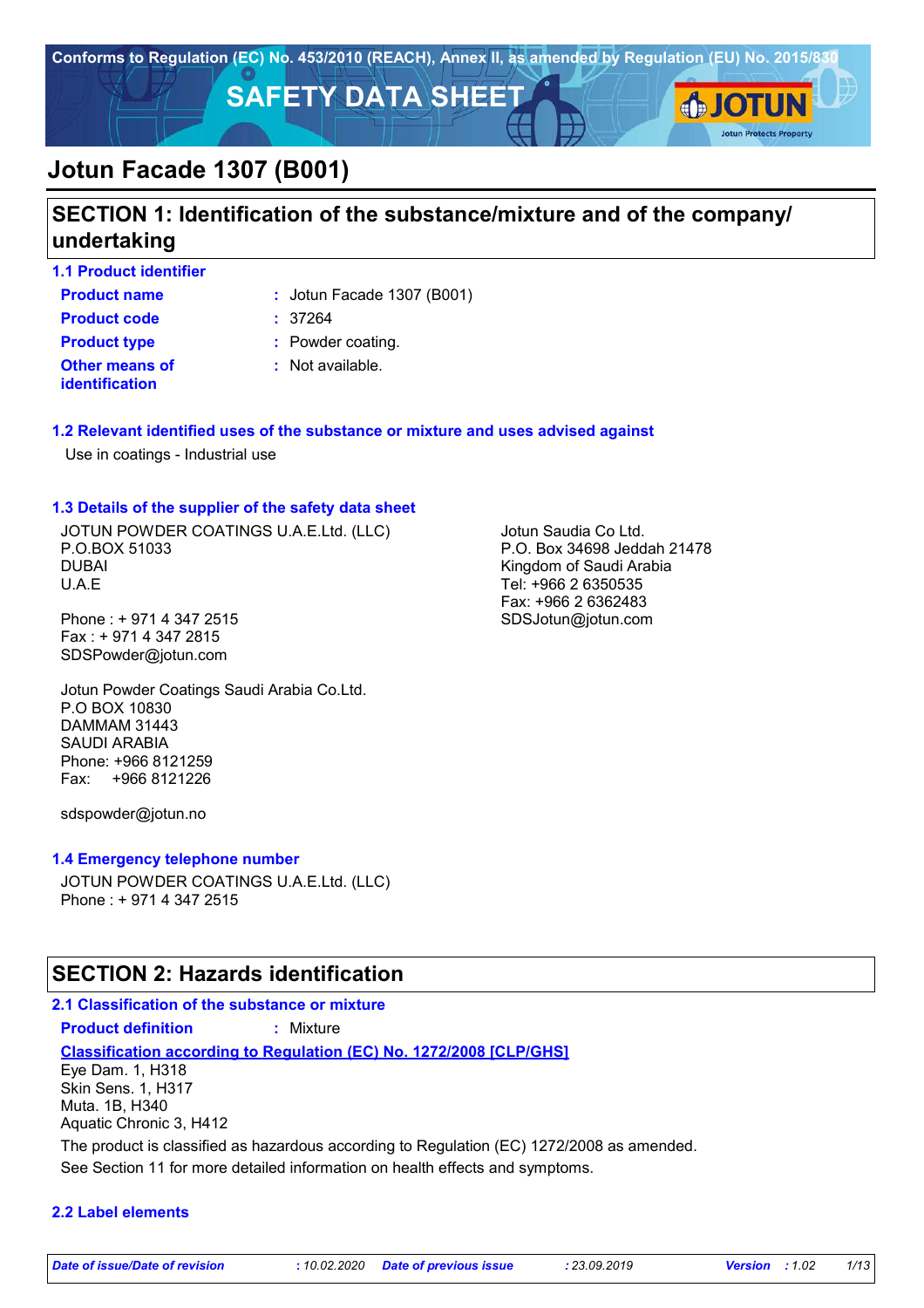# **SECTION 2: Hazards identification**

| <b>Hazard pictograms</b>                                                                                                                                        |                                                                                                                                                                                                                                                                                                |
|-----------------------------------------------------------------------------------------------------------------------------------------------------------------|------------------------------------------------------------------------------------------------------------------------------------------------------------------------------------------------------------------------------------------------------------------------------------------------|
| <b>Signal word</b>                                                                                                                                              | : Danger.                                                                                                                                                                                                                                                                                      |
| <b>Hazard statements</b>                                                                                                                                        | : H318 - Causes serious eye damage.<br>H317 - May cause an allergic skin reaction.<br>H340 - May cause genetic defects.<br>H412 - Harmful to aquatic life with long lasting effects.                                                                                                           |
| <b>Precautionary statements</b>                                                                                                                                 |                                                                                                                                                                                                                                                                                                |
| <b>General</b>                                                                                                                                                  | : Not applicable.                                                                                                                                                                                                                                                                              |
| <b>Prevention</b>                                                                                                                                               | : P201 - Obtain special instructions before use.<br>P280 - Wear protective gloves. Wear eye or face protection. Wear protective<br>clothing.<br>P273 - Avoid release to the environment.                                                                                                       |
| <b>Response</b>                                                                                                                                                 | : P333 + P313 - If skin irritation or rash occurs: Get medical attention.<br>P305 + P351 + P338 + P310 - IF IN EYES: Rinse cautiously with water for several<br>minutes. Remove contact lenses, if present and easy to do. Continue rinsing.<br>Immediately call a POISON CENTER or physician. |
| <b>Storage</b>                                                                                                                                                  | : P405 - Store locked up.                                                                                                                                                                                                                                                                      |
| <b>Disposal</b>                                                                                                                                                 | : P501 - Dispose of contents and container in accordance with all local, regional,<br>national and international regulations.                                                                                                                                                                  |
| <b>Hazardous ingredients</b>                                                                                                                                    | : $1,3,5$ -tris(oxiranylmethyl)-1,3,5-triazine-2,4,6(1h,3h,5h)-trione<br>zinc di(benzothiazol-2-yl) disulphide<br>N,N,N,N-tetrakis(4,6-bis(butyl-(N-methyl-2,2,6,6-tetramethylpiperidin-4-yl)amino)<br>triazin-2-yl)-4,7-diazadecane-1,10-diamine                                              |
| <b>Supplemental label</b><br>elements                                                                                                                           | : Not applicable.                                                                                                                                                                                                                                                                              |
| <b>Annex XVII - Restrictions</b><br>on the manufacture,<br>placing on the market and<br>use of certain dangerous<br>substances, mixtures and<br><b>articles</b> | : Restricted to professional users.                                                                                                                                                                                                                                                            |
| <b>Special packaging requirements</b>                                                                                                                           |                                                                                                                                                                                                                                                                                                |
| <b>Containers to be fitted</b><br>with child-resistant<br>fastenings                                                                                            | : Not applicable.                                                                                                                                                                                                                                                                              |
| Tactile warning of danger : Not applicable.                                                                                                                     |                                                                                                                                                                                                                                                                                                |
| <b>2.3 Other hazards</b>                                                                                                                                        |                                                                                                                                                                                                                                                                                                |
| Other hazards which do<br>not result in classification                                                                                                          | : None known.                                                                                                                                                                                                                                                                                  |

# **SECTION 3: Composition/information on ingredients**

**3.2 Mixtures :** Mixture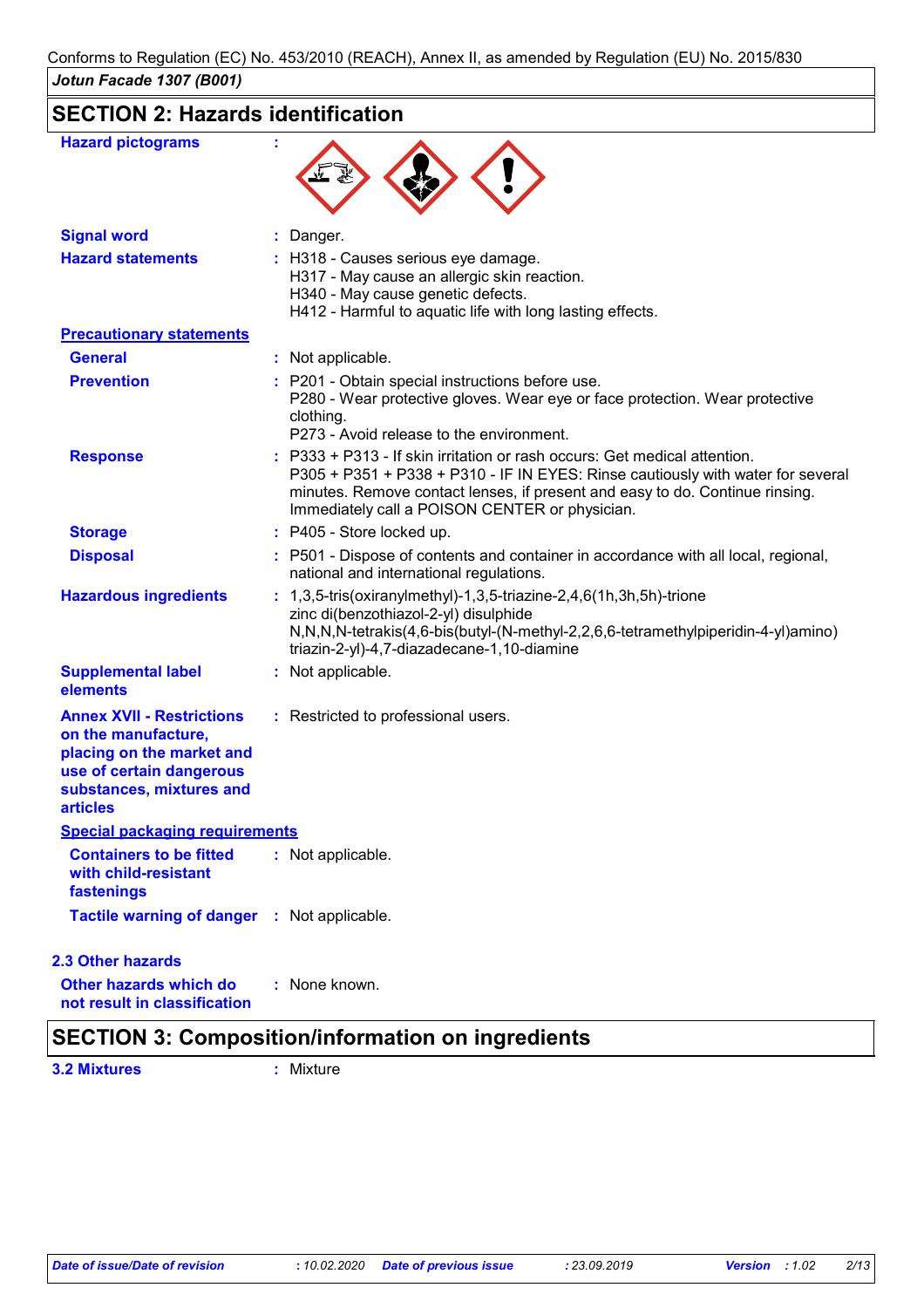| <b>Product/ingredient name</b>                                                                                                                         | <b>Identifiers</b>                                     | <b>Weight %</b> | <b>Regulation (EC) No.</b><br>1272/2008 [CLP]                                                                                                             | <b>Type</b> |
|--------------------------------------------------------------------------------------------------------------------------------------------------------|--------------------------------------------------------|-----------------|-----------------------------------------------------------------------------------------------------------------------------------------------------------|-------------|
| 1,3,5-tris(oxiranylmethyl)-1,3,<br>5-triazine-2,4,6(1h,3h,5h)-trione                                                                                   | EC: 219-514-3<br>CAS: 2451-62-9<br>Index: 615-021-00-6 | $\leq 5$        | Acute Tox. 3, H301<br>Acute Tox. 3, H331<br>Eye Dam. 1, H318<br>Skin Sens. 1, H317<br>Muta. 1B, H340<br><b>STOT RE 2, H373</b><br>Aquatic Chronic 3, H412 | $[1]$       |
| zinc di(benzothiazol-2-yl)<br>disulphide                                                                                                               | EC: 205-840-3<br>CAS: 155-04-4                         | < 2.5           | Skin Sens. 1, H317<br>Aquatic Acute 1, H400 (M=1)<br>Aquatic Chronic 1, H410<br>$(M=1)$                                                                   | $[1]$       |
| $N, N, N$ -tetrakis $(4, 6$ -bis $(buty)$ - $(N-$<br>methyl-2,2,6,6-tetramethylpiperidin-<br>4-yl)amino)triazin-2-yl)-4,<br>7-diazadecane-1,10-diamine | $EC: 401-990-0$<br>CAS: 106990-43-6                    | $<$ 1           | Skin Sens. 1, H317<br><b>STOT RE 2, H373</b><br>(lymphatic system)<br>Aquatic Chronic 2, H411                                                             | $[1]$       |
|                                                                                                                                                        |                                                        |                 | See Section 16 for the full<br>text of the H statements<br>declared above.                                                                                |             |

There are no additional ingredients present which, within the current knowledge of the supplier and in the concentrations applicable, are classified as hazardous to health or the environment, are PBTs, vPvBs or Substances of equivalent concern, or have been assigned a workplace exposure limit and hence require reporting in this section.

## Type

[1] Substance classified with a health or environmental hazard

[2] Substance with a workplace exposure limit

[3] Substance meets the criteria for PBT according to Regulation (EC) No. 1907/2006, Annex XIII

[4] Substance meets the criteria for vPvB according to Regulation (EC) No. 1907/2006, Annex XIII

[5] Substance of equivalent concern

[6] Additional disclosure due to company policy

Occupational exposure limits, if available, are listed in Section 8.

# **SECTION 4: First aid measures**

### **4.1 Description of first aid measures**

| <b>General</b>                    | : In all cases of doubt, or when symptoms persist, seek medical attention. Never give<br>anything by mouth to an unconscious person. If unconscious, place in recovery<br>position and seek medical advice.                                                                                                                                                                                                     |  |
|-----------------------------------|-----------------------------------------------------------------------------------------------------------------------------------------------------------------------------------------------------------------------------------------------------------------------------------------------------------------------------------------------------------------------------------------------------------------|--|
| Eye contact                       | : Check for and remove any contact lenses. Immediately flush eyes with running<br>water for at least 15 minutes, keeping eyelids open. Seek immediate medical<br>attention.                                                                                                                                                                                                                                     |  |
| <b>Inhalation</b>                 | : Remove to fresh air. Keep person warm and at rest. If not breathing, if breathing is<br>irregular or if respiratory arrest occurs, provide artificial respiration or oxygen by<br>trained personnel.                                                                                                                                                                                                          |  |
| <b>Skin contact</b>               | : Remove contaminated clothing and shoes. Wash skin thoroughly with soap and<br>water or use recognised skin cleanser. Do NOT use solvents or thinners.                                                                                                                                                                                                                                                         |  |
| <b>Ingestion</b>                  | : If swallowed, seek medical advice immediately and show the container or label.<br>Keep person warm and at rest. Do NOT induce vomiting.                                                                                                                                                                                                                                                                       |  |
| <b>Protection of first-aiders</b> | : No action shall be taken involving any personal risk or without suitable training. If it<br>is suspected that fumes are still present, the rescuer should wear an appropriate<br>mask or self-contained breathing apparatus. It may be dangerous to the person<br>providing aid to give mouth-to-mouth resuscitation. Wash contaminated clothing<br>thoroughly with water before removing it, or wear gloves. |  |

## **4.2 Most important symptoms and effects, both acute and delayed Over-exposure signs/symptoms**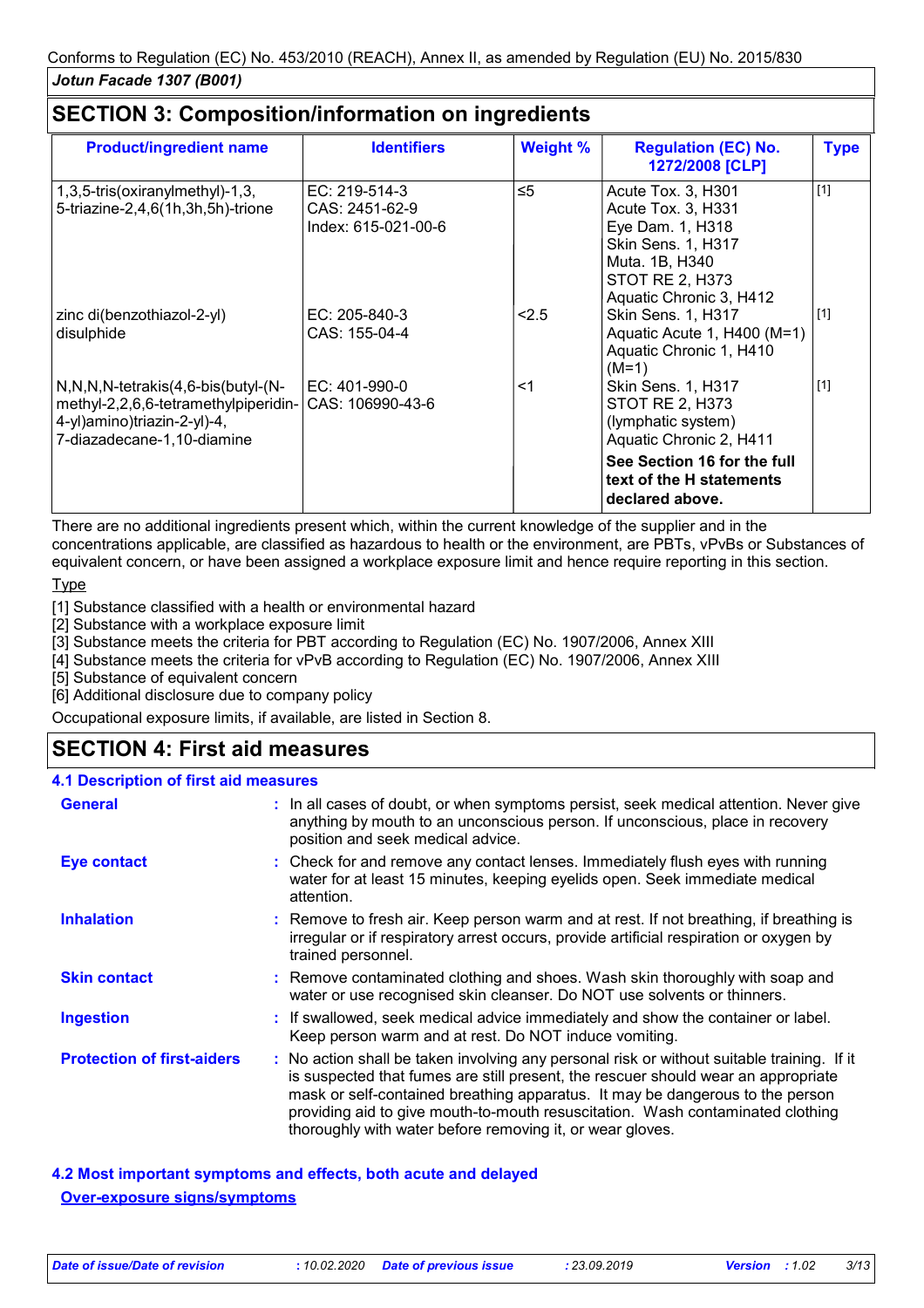# **SECTION 4: First aid measures**

| <b>Eye contact</b>         | : Adverse symptoms may include the following:<br>pain<br>watering<br>redness                                                                                             |
|----------------------------|--------------------------------------------------------------------------------------------------------------------------------------------------------------------------|
| <b>Inhalation</b>          | : No specific data.                                                                                                                                                      |
| <b>Skin contact</b>        | : Adverse symptoms may include the following:<br>pain or irritation<br>redness<br>blistering may occur                                                                   |
| <b>Ingestion</b>           | : Adverse symptoms may include the following:<br>stomach pains                                                                                                           |
|                            | 4.3 Indication of any immediate medical attention and special treatment needed                                                                                           |
| <b>Notes to physician</b>  | : In case of inhalation of decomposition products in a fire, symptoms may be delayed.<br>The exposed person may need to be kept under medical surveillance for 48 hours. |
| <b>Specific treatments</b> | : No specific treatment.                                                                                                                                                 |

See toxicological information (Section 11)

| <b>SECTION 5: Firefighting measures</b>                                  |                                                                                                                              |  |
|--------------------------------------------------------------------------|------------------------------------------------------------------------------------------------------------------------------|--|
| <b>5.1 Extinguishing media</b><br><b>Suitable extinguishing</b><br>media | : Recommended: alcohol-resistant foam, $CO2$ blanket, water spray or mist.                                                   |  |
| <b>Unsuitable extinguishing</b><br>media                                 | : Do not use water jet.<br>Do not use inert gas under high pressure (e.g. CO2).                                              |  |
|                                                                          | 5.2 Special hazards arising from the substance or mixture                                                                    |  |
| <b>Hazards from the</b><br>substance or mixture                          | : Fire will produce dense black smoke. Exposure to decomposition products may<br>cause a health hazard.                      |  |
|                                                                          | Fine dust clouds may form explosive mixtures with air.                                                                       |  |
| <b>Hazardous combustion</b><br>products                                  | : Decomposition products may include the following materials: carbon monoxide,<br>carbon dioxide, smoke, oxides of nitrogen. |  |
| <b>5.3 Advice for firefighters</b>                                       |                                                                                                                              |  |
| <b>Special protective actions</b><br>for fire-fighters                   | : Cool closed containers exposed to fire with water. Do not release runoff from fire to<br>drains or watercourses.           |  |
| <b>Special protective</b><br>equipment for fire-fighters                 | : Appropriate breathing apparatus may be required.                                                                           |  |

# **SECTION 6: Accidental release measures**

| 6.1 Personal precautions, protective equipment and emergency procedures |  |                                                                                                                                                                                                                                                   |
|-------------------------------------------------------------------------|--|---------------------------------------------------------------------------------------------------------------------------------------------------------------------------------------------------------------------------------------------------|
| For non-emergency<br>personnel                                          |  | : Exclude sources of ignition and ventilate the area. Avoid breathing dust. Refer to<br>protective measures listed in sections 7 and 8.                                                                                                           |
|                                                                         |  | <b>For emergency responders</b> : If specialised clothing is required to deal with the spillage, take note of any<br>information in Section 8 on suitable and unsuitable materials. See also the<br>information in "For non-emergency personnel". |
| <b>6.2 Environmental</b><br>precautions                                 |  | : Do not allow to enter drains or watercourses. If the product contaminates lakes,<br>rivers, or sewers, inform the appropriate authorities in accordance with local<br>regulations.                                                              |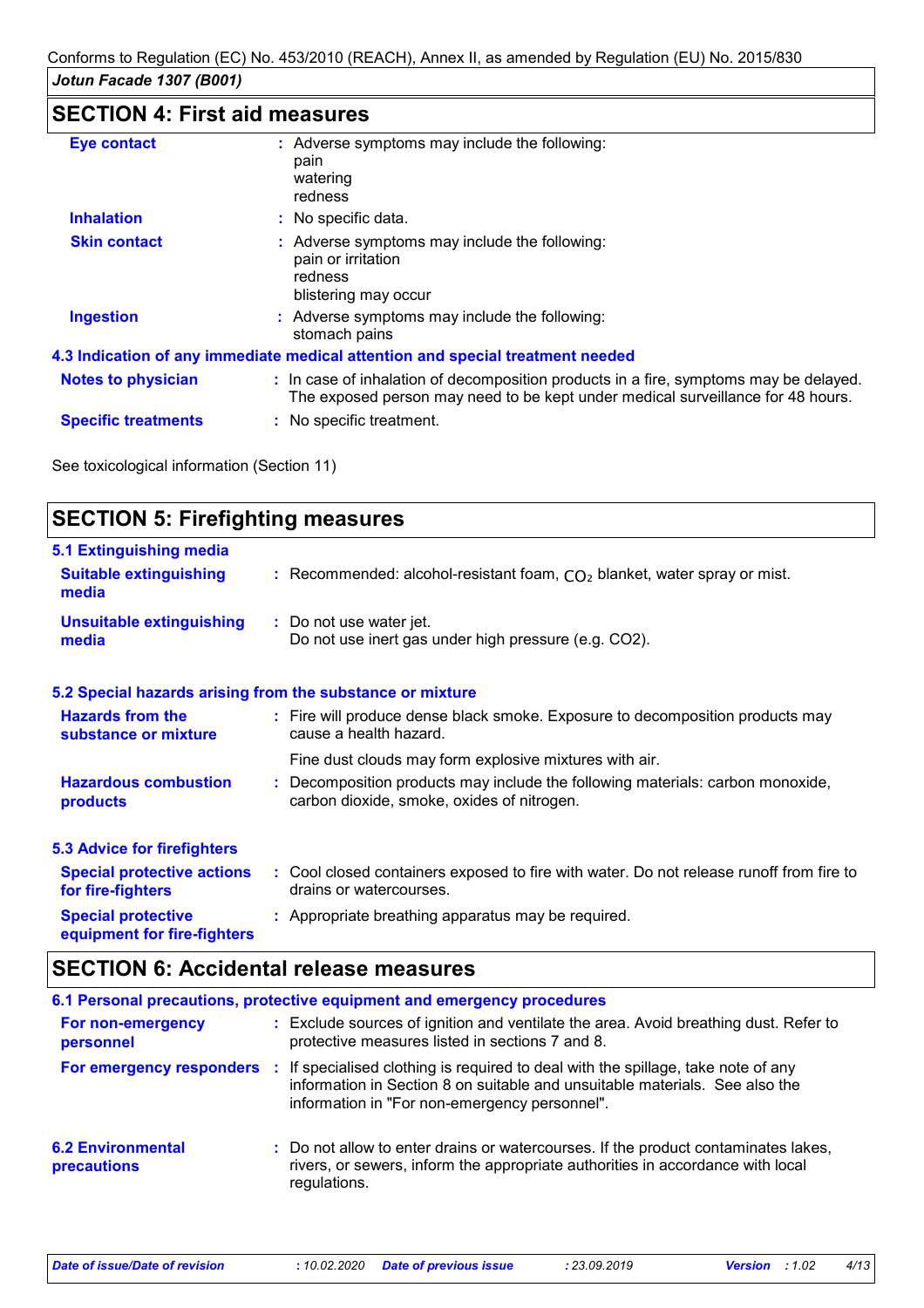## **SECTION 6: Accidental release measures**

| <b>6.3 Methods and material</b><br>for containment and<br>cleaning up | : Contain and collect spillage with an electrically protected vacuum cleaner or by wet-<br>brushing and place in container for disposal according to local regulations (see<br>section 13). Do not use a dry brush as dust clouds or static can be created. |
|-----------------------------------------------------------------------|-------------------------------------------------------------------------------------------------------------------------------------------------------------------------------------------------------------------------------------------------------------|
| 6.4 Reference to other<br><b>sections</b>                             | : See Section 1 for emergency contact information.<br>See Section 8 for information on appropriate personal protective equipment.<br>See Section 13 for additional waste treatment information.                                                             |

# **SECTION 7: Handling and storage**

The information in this section contains generic advice and guidance. The list of Identified Uses in Section 1 should be consulted for any available use-specific information provided in the Exposure Scenario(s).

#### **Advice should be taken from a competent occupational health practitioner on the assessment of employees with skin or respiratory complaints before the individual is exposed to the uncured product.**

### **7.1 Precautions for safe handling**

Precautions should be taken to prevent the formation of dusts in concentrations above flammable, explosive or occupational exposure limits.

Electrical equipment and lighting should be protected to appropriate standards to prevent dust coming into contact with hot surfaces, sparks or other ignition sources.

Mixture may charge electrostatically: always use earthing leads when transferring from one container to another. Operators should wear antistatic footwear and clothing and floors should be of the conducting type.

Keep away from heat, sparks and flame.

Avoid contact with skin and eyes. Avoid the inhalation of dust, particulates, spray or mist arising from the application of this mixture. Avoid inhalation of dust from sanding.

Eating, drinking and smoking should be prohibited in areas where this material is handled, stored and processed. Put on appropriate personal protective equipment (see Section 8).

Always keep in containers made from the same material as the original one.

Comply with the health and safety at work laws.

Do not allow to enter drains or watercourses.

### **7.2 Conditions for safe storage, including any incompatibilities**

Store in accordance with local regulations.

#### **Additional information on storage conditions**

Observe label precautions. Store in a dry, cool and well-ventilated area. Keep away from heat and direct sunlight. Keep container tightly closed.

Keep away from sources of ignition. No smoking. Prevent unauthorised access. Containers that have been opened must be carefully resealed and kept upright to prevent leakage.

See Technical Data Sheet / packaging for further information.

### **7.3 Specific end use(s)**

**Recommendations : Industrial sector specific : solutions**

: Not available.

### : Not available.

# **SECTION 8: Exposure controls/personal protection**

The information in this section contains generic advice and guidance. Information is provided based on typical anticipated uses of the product. Additional measures might be required for bulk handling or other uses that could significantly increase worker exposure or environmental releases.

### **8.1 Control parameters**

### **Occupational exposure limits**

No exposure limit value known. Dust Limit : 10 mg/m<sup>3</sup> (TWA of total inhalable dust) and 4 mg/m<sup>3</sup> (TWA of respirable)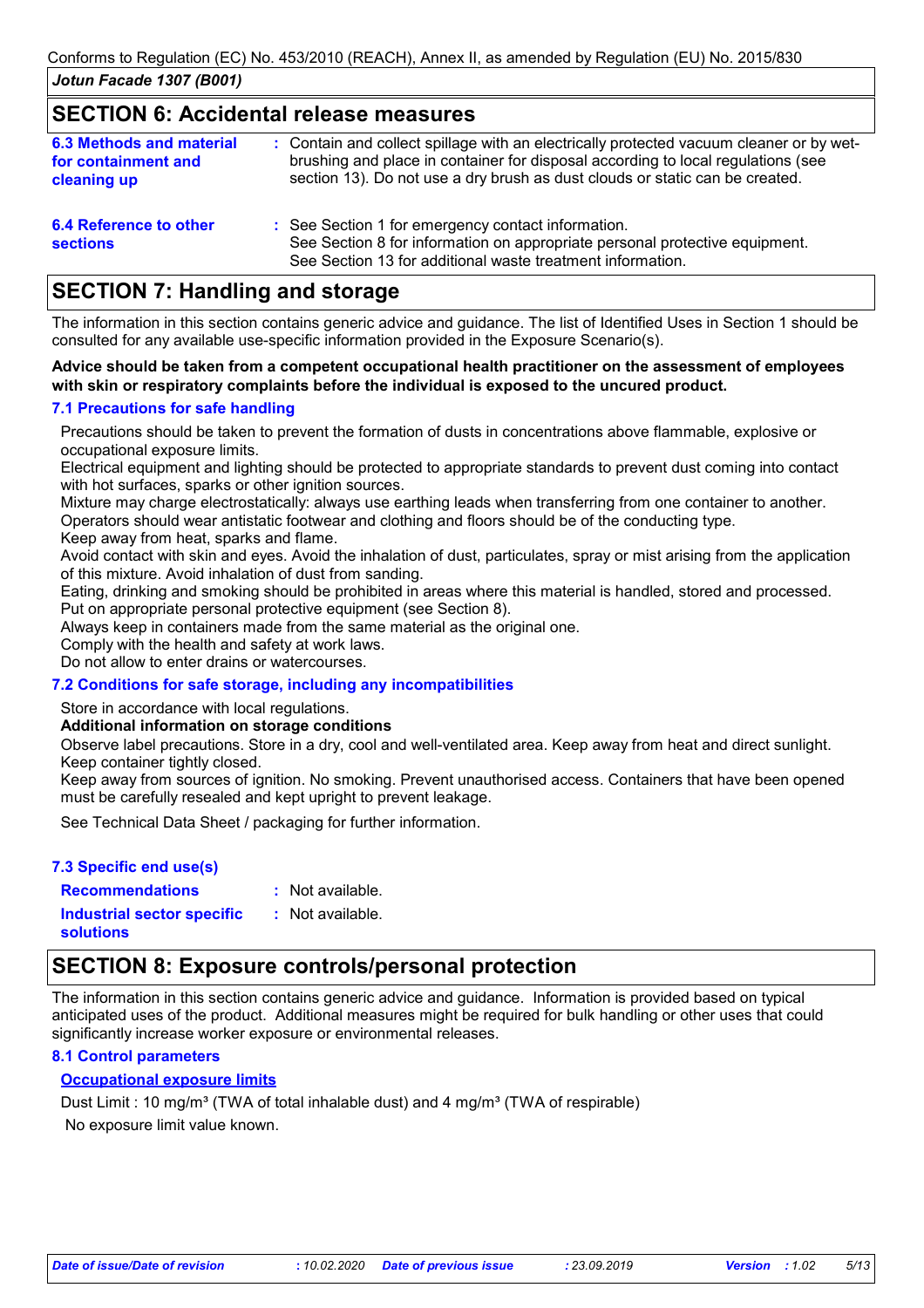# **SECTION 8: Exposure controls/personal protection**

| <b>Recommended monitoring</b><br>procedures | If this product contains ingredients with exposure limits, personal, workplace<br>atmosphere or biological monitoring may be required to determine the effectiveness<br>of the ventilation or other control measures and/or the necessity to use respiratory<br>protective equipment. Reference should be made to monitoring standards, such as<br>the following: European Standard EN 689 (Workplace atmospheres - Guidance for<br>the assessment of exposure by inhalation to chemical agents for comparison with<br>limit values and measurement strategy) European Standard EN 14042 (Workplace<br>atmospheres - Guide for the application and use of procedures for the assessment<br>of exposure to chemical and biological agents) European Standard EN 482<br>(Workplace atmospheres - General requirements for the performance of procedures<br>for the measurement of chemical agents) Reference to national guidance<br>documents for methods for the determination of hazardous substances will also be<br>required. |
|---------------------------------------------|----------------------------------------------------------------------------------------------------------------------------------------------------------------------------------------------------------------------------------------------------------------------------------------------------------------------------------------------------------------------------------------------------------------------------------------------------------------------------------------------------------------------------------------------------------------------------------------------------------------------------------------------------------------------------------------------------------------------------------------------------------------------------------------------------------------------------------------------------------------------------------------------------------------------------------------------------------------------------------------------------------------------------------|
|---------------------------------------------|----------------------------------------------------------------------------------------------------------------------------------------------------------------------------------------------------------------------------------------------------------------------------------------------------------------------------------------------------------------------------------------------------------------------------------------------------------------------------------------------------------------------------------------------------------------------------------------------------------------------------------------------------------------------------------------------------------------------------------------------------------------------------------------------------------------------------------------------------------------------------------------------------------------------------------------------------------------------------------------------------------------------------------|

## **DNELs/DMELs**

No DNELs/DMELs available.

## **PNECs**

No PNECs available

| <b>8.2 Exposure controls</b>               |                                                                                                                                                                                                                                                                                                                                                                                                                                                                                                                                                                                                                                                                                                                                                                                                                                                                                                                                                                                                                                                                 |
|--------------------------------------------|-----------------------------------------------------------------------------------------------------------------------------------------------------------------------------------------------------------------------------------------------------------------------------------------------------------------------------------------------------------------------------------------------------------------------------------------------------------------------------------------------------------------------------------------------------------------------------------------------------------------------------------------------------------------------------------------------------------------------------------------------------------------------------------------------------------------------------------------------------------------------------------------------------------------------------------------------------------------------------------------------------------------------------------------------------------------|
| <b>Appropriate engineering</b><br>controls | : Avoid breathing dust. Where reasonably practicable, this should be achieved by the<br>use of local exhaust ventilation and good general extraction. If these are not<br>sufficient to maintain exposure to dusts below the OEL, suitable respiratory<br>protection must be worn.                                                                                                                                                                                                                                                                                                                                                                                                                                                                                                                                                                                                                                                                                                                                                                              |
| <b>Individual protection measures</b>      |                                                                                                                                                                                                                                                                                                                                                                                                                                                                                                                                                                                                                                                                                                                                                                                                                                                                                                                                                                                                                                                                 |
| <b>Hygiene measures</b>                    | : Wash hands, forearms and face thoroughly after handling chemical products, before<br>eating, smoking and using the lavatory and at the end of the working period.<br>Appropriate techniques should be used to remove potentially contaminated clothing.<br>Contaminated work clothing should not be allowed out of the workplace. Wash<br>contaminated clothing before reusing. Ensure that eyewash stations and safety<br>showers are close to the workstation location.                                                                                                                                                                                                                                                                                                                                                                                                                                                                                                                                                                                     |
| <b>Eye/face protection</b>                 | : Safety eyewear complying to EN 166 should be used when a risk assessment<br>indicates this is necessary to avoid exposure to liquid splashes, mists, gases or<br>dusts. If contact is possible, the following protection should be worn, unless the<br>assessment indicates a higher degree of protection: chemical splash goggles and/<br>or face shield. If inhalation hazards exist, a full-face respirator may be required<br>instead.                                                                                                                                                                                                                                                                                                                                                                                                                                                                                                                                                                                                                    |
| <b>Skin protection</b>                     |                                                                                                                                                                                                                                                                                                                                                                                                                                                                                                                                                                                                                                                                                                                                                                                                                                                                                                                                                                                                                                                                 |
| <b>Gloves</b>                              | : There is no one glove material or combination of materials that will give unlimited<br>resistance to any individual or combination of chemicals.<br>The breakthrough time must be greater than the end use time of the product.<br>The instructions and information provided by the glove manufacturer on use,<br>storage, maintenance and replacement must be followed.<br>Gloves should be replaced regularly and if there is any sign of damage to the glove<br>material.<br>Always ensure that gloves are free from defects and that they are stored and used<br>correctly.<br>The performance or effectiveness of the glove may be reduced by physical/chemical<br>damage and poor maintenance.<br>Barrier creams may help to protect the exposed areas of the skin but should not be<br>applied once exposure has occurred.<br>Wear suitable gloves tested to EN374.<br>Recommended, gloves(breakthrough time) > 8 hours: PVC, neoprene, butyl rubber<br>May be used, gloves(breakthrough time) 4 - 8 hours: polyvinyl alcohol (PVA), nitrile<br>rubber |
|                                            | For right choice of glove materials, with focus on chemical resistance and time of<br>penetration, seek advice by the supplier of chemical resistant gloves.                                                                                                                                                                                                                                                                                                                                                                                                                                                                                                                                                                                                                                                                                                                                                                                                                                                                                                    |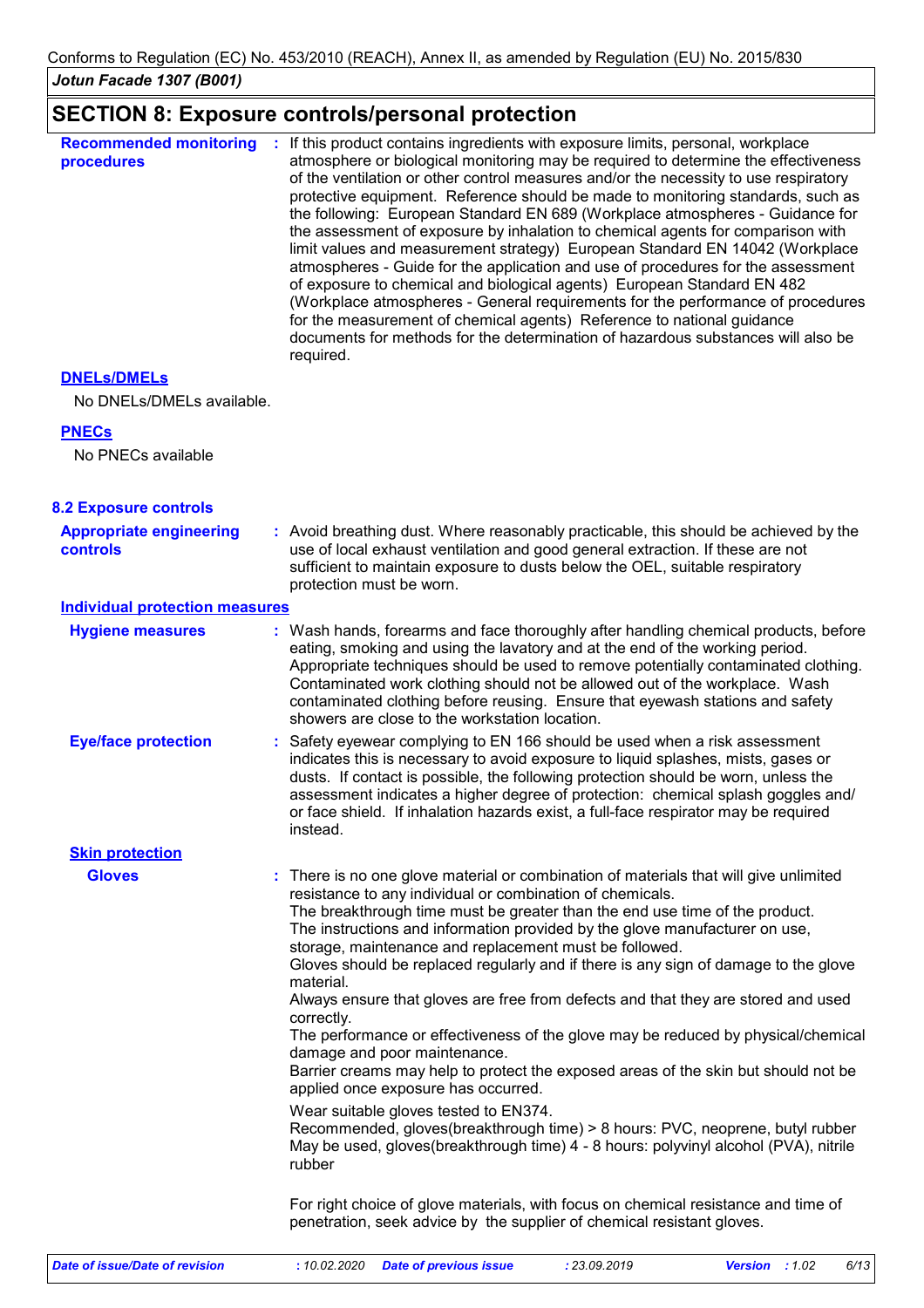# **SECTION 8: Exposure controls/personal protection**

|                                                  | The user must check that the final choice of type of glove selected for handling this<br>product is the most appropriate and takes into account the particular conditions of<br>use, as included in the user's risk assessment.                  |
|--------------------------------------------------|--------------------------------------------------------------------------------------------------------------------------------------------------------------------------------------------------------------------------------------------------|
| <b>Body protection</b>                           | : Personnel should wear protective clothing. Care should be taken in the selection of<br>protective clothing to ensure that inflammation and irritation of the skin at the neck<br>and wrists through contact with the powder are avoided.       |
| <b>Other skin protection</b>                     | : Appropriate footwear and any additional skin protection measures should be<br>selected based on the task being performed and the risks involved and should be<br>approved by a specialist before handling this product.                        |
| <b>Respiratory protection</b>                    | : If workers are exposed to concentrations above the exposure limit, they must use a<br>respirator according to EN 140. If dust is generated and ventilation is inadequate,<br>use respirator that will protect against dust/mist. (FFP2 / N95). |
| <b>Environmental exposure</b><br><b>controls</b> | : Do not allow to enter drains or watercourses.                                                                                                                                                                                                  |

# **SECTION 9: Physical and chemical properties**

| 9.1 Information on basic physical and chemical properties           |                                                                   |
|---------------------------------------------------------------------|-------------------------------------------------------------------|
| <b>Appearance</b>                                                   |                                                                   |
| <b>Physical state</b>                                               | : Solid. Powder.                                                  |
| <b>Colour</b>                                                       | : Various                                                         |
| <b>Odour</b>                                                        | : Odourless.                                                      |
| <b>Odour threshold</b>                                              | Not applicable.                                                   |
| pH                                                                  | : Not applicable.                                                 |
| <b>Melting point (dust)</b>                                         | : $85 - 115$ °C                                                   |
| Initial boiling point and<br>boiling range                          | : Not applicable.                                                 |
| <b>Flash point</b>                                                  | : Not applicable.                                                 |
| <b>Evaporation rate</b>                                             | : Not applicable.                                                 |
| <b>Flammability (solid, gas)</b>                                    | : Fine dust clouds may form explosive mixtures with air.          |
| <b>Lower explosion limit (dust)</b>                                 | : $30$ g/m <sup>3</sup> (EN 14034-3)                              |
| Minimum ignition energy (mJ)                                        | $: 10 - 30$ (EN 13821)                                            |
| <b>Vapour pressure</b>                                              | : Not applicable.                                                 |
| <b>Vapour density</b>                                               | : Not applicable.                                                 |
| <b>Density</b>                                                      | : 1.2 to 1.9 $g/cm^{3}$                                           |
| <b>Solubility(ies)</b>                                              | : Insoluble in the following materials: cold water and hot water. |
| <b>Partition coefficient: n-octanol/ : Not applicable.</b><br>water |                                                                   |
| <b>Auto-ignition temperature</b>                                    | $: >450^{\circ}$ C                                                |
| <b>Decomposition temperature</b>                                    | $: >230^{\circ}C$                                                 |
| <b>Viscosity</b>                                                    | : Not applicable.                                                 |

## **9.2 Other information**

 $\mathbf l$ 

No additional information.

| <b>SECTION 10: Stability and reactivity</b> |                                                                                                            |              |                          |  |  |
|---------------------------------------------|------------------------------------------------------------------------------------------------------------|--------------|--------------------------|--|--|
| <b>10.1 Reactivity</b>                      | : Fine dust clouds may form explosive mixtures with air.                                                   |              |                          |  |  |
| <b>10.2 Chemical stability</b>              | : Stable under recommended storage and handling conditions (see Section 7).                                |              |                          |  |  |
| 10.3 Possibility of<br>hazardous reactions  | : Under normal conditions of storage and use, hazardous reactions will not occur.                          |              |                          |  |  |
| <b>10.4 Conditions to avoid</b>             | : Avoid the creation of dust when handling and avoid all possible sources of ignition<br>(spark or flame). |              |                          |  |  |
| Date of issue/Date of revision              | <b>Date of previous issue</b><br>:10.02.2020                                                               | : 23.09.2019 | 7/13<br>:1.02<br>Version |  |  |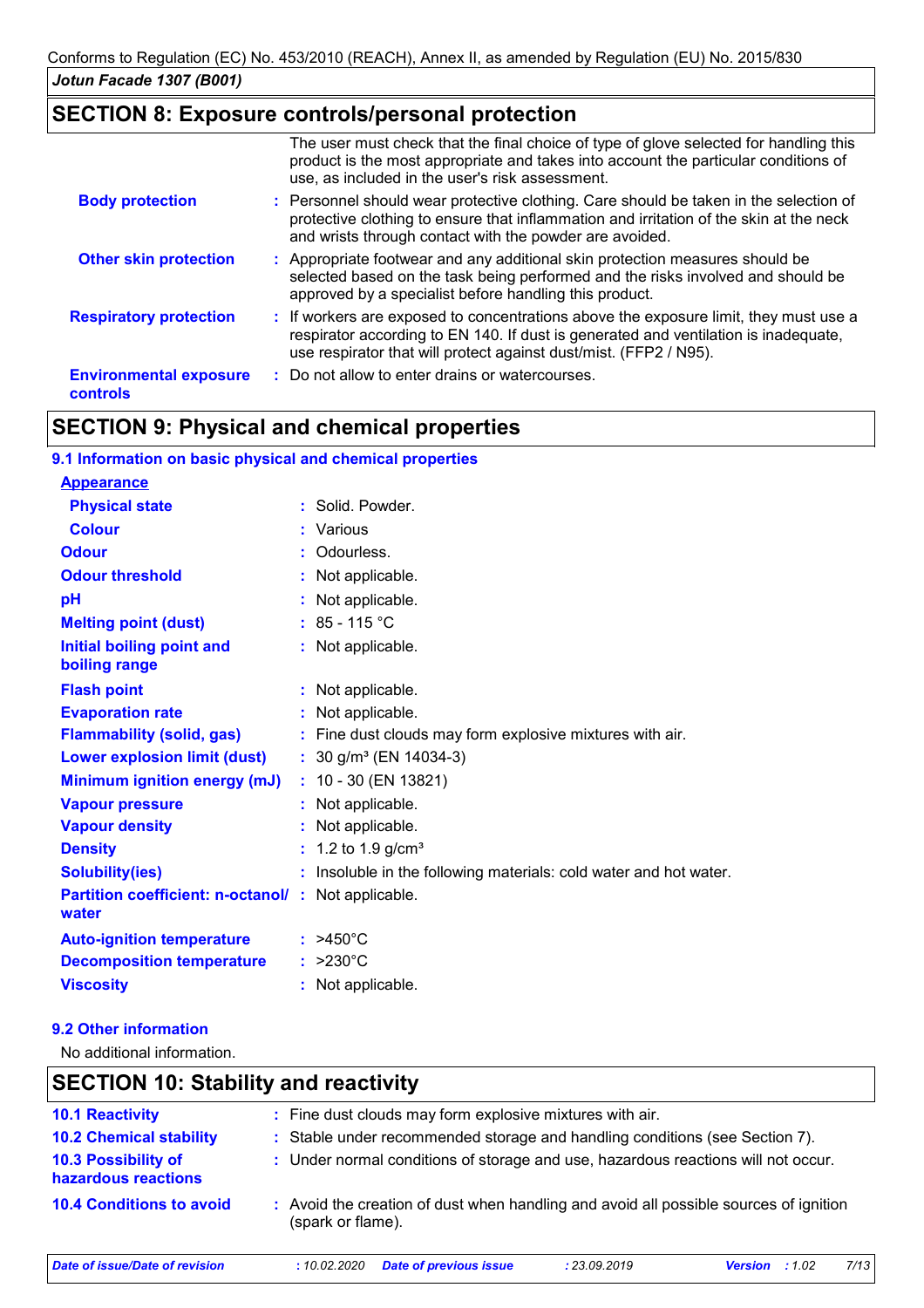# **SECTION 10: Stability and reactivity**

Take precautionary measures against electrostatic discharges.

To avoid fire or explosion, dissipate static electricity during transfer by earthing and bonding containers and equipment before transferring material.

Prevent dust accumulation.

: Not applicable.

**10.6 Hazardous decomposition products 10.5 Incompatible materials :**

**:** Decomposition products may include the following materials: carbon monoxide, carbon dioxide, smoke, oxides of nitrogen.

# **SECTION 11: Toxicological information**

## **11.1 Information on toxicological effects**

## **Acute toxicity**

| <b>Product/ingredient name</b>                                                  | <b>Result</b> | <b>Species</b> | <b>Dose</b>       | <b>Exposure</b> |
|---------------------------------------------------------------------------------|---------------|----------------|-------------------|-----------------|
| $1,3,5$ -tris(oxiranylmethyl)-1,<br>$ 3,5$ -triazine-2,4,6(1h,3h,5h)-<br>trione | ILD50 Oral    | Rat            | 138 mg/kg         |                 |
| zinc di(benzothiazol-2-yl)<br>l disulphide                                      | ILD50 Oral    | Rat            | $\vert$ 540 mg/kg |                 |

## **Acute toxicity estimates**

| <b>Route</b>         | <b>ATE value</b> |
|----------------------|------------------|
| <b>Oral</b>          | 2020.6 mg/kg     |
| Inhalation (vapours) | 60.62 mg/l       |

### **Irritation/Corrosion**

| <b>Product/ingredient name</b>                                                                  | <b>Result</b>   | <b>Species</b>                     | <b>Score</b> | <b>Exposure</b>   | <b>Observation</b> |
|-------------------------------------------------------------------------------------------------|-----------------|------------------------------------|--------------|-------------------|--------------------|
| 1,3,5-tris(oxiranylmethyl)-1,3, Eyes - Severe irritant<br>5-triazine-2,4,6(1h,3h,5h)-<br>trione |                 | Rabbit                             |              | 100<br>milligrams |                    |
|                                                                                                 | Eyes - Irritant | Mammal -<br>species<br>unspecified |              |                   |                    |

## **Sensitisation**

| <b>Product/ingredient name</b>                                                                                                              | <b>Route of</b><br>exposure | <b>Species</b>                  | <b>Result</b> |
|---------------------------------------------------------------------------------------------------------------------------------------------|-----------------------------|---------------------------------|---------------|
| $1,3,5$ -tris(oxiranylmethyl)-1,3, skin<br>5-triazine-2,4,6(1h,3h,5h)-<br>l trione                                                          |                             | Mammal - species<br>unspecified | Sensitising   |
| zinc di(benzothiazol-2-yl)<br>disulphide                                                                                                    | skin                        | Mammal - species<br>unspecified | Sensitising   |
| N,N,N,N-tetrakis(4,6-bis<br>(butyl-(N-methyl-2,2,6,<br>6-tetramethylpiperidin-4-yl)<br>amino)triazin-2-yl)-4,<br>7-diazadecane-1,10-diamine | skin                        | Mammal - species<br>unspecified | Sensitising   |

### **Mutagenicity**

May cause genetic defects.

### **Carcinogenicity**

No known significant effects or critical hazards.

### **Reproductive toxicity**

- **Developmental effects :**
- : No known significant effects or critical hazards.
- **Fertility effects :**
- : No known significant effects or critical hazards.

## **Specific target organ toxicity (single exposure)**

Based on available data, the classification criteria are not met.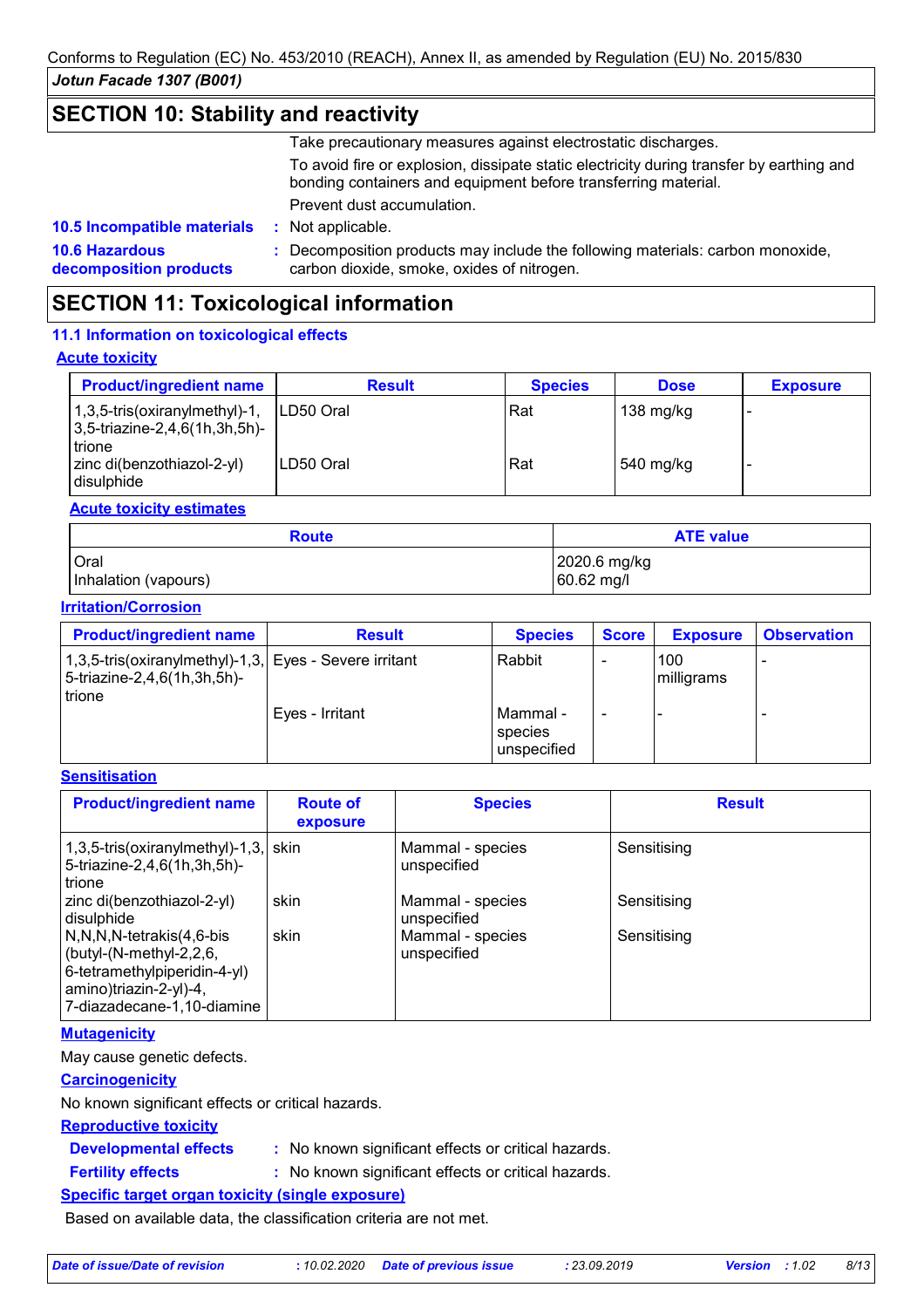# **SECTION 11: Toxicological information**

**Specific target organ toxicity (repeated exposure)**

| <b>Product/ingredient name</b>                                                                                                                                                                                                     | <b>Category</b>          | <b>Route of</b><br>exposure      | <b>Target organs</b>                 |
|------------------------------------------------------------------------------------------------------------------------------------------------------------------------------------------------------------------------------------|--------------------------|----------------------------------|--------------------------------------|
| $1,3,5$ -tris(oxiranylmethyl)-1,3,5-triazine-2,4,6(1h,3h,5h)-<br>trione<br>$\sqrt{N,N,N}$ -tetrakis $(4,6$ -bis $\frac{N-1}{N}$ -methyl-2,2,6,<br>6-tetramethylpiperidin-4-yl)amino)triazin-2-yl)-4,<br>7-diazadecane-1,10-diamine | Category 2<br>Category 2 | Not determined<br>Not determined | l Not determined<br>lymphatic system |

### **Aspiration hazard**

Based on available data, the classification criteria are not met.

| <b>Other information</b> | : None identified. |
|--------------------------|--------------------|
|                          |                    |

# **SECTION 12: Ecological information**

### **12.1 Toxicity**

There are no data available on the mixture itself.

Coating powder residues should not be allowed to enter drains or watercourses or be deposited where they could affect ground or surface waters.

The mixture has been assessed following the summation method of the CLP Regulation (EC) No 1272/2008 and is classified for eco-toxicological properties accordingly. See Sections 2 and 3 for details.

This material is harmful to aquatic life with long lasting effects.

### **12.2 Persistence and degradability**

Not available.

### **12.3 Bioaccumulative potential**

| <b>Product/ingredient name</b>                                                                                                                  | $LogP_{ow}$ | <b>BCF</b> | <b>Potential</b> |
|-------------------------------------------------------------------------------------------------------------------------------------------------|-------------|------------|------------------|
| 1,3,5-tris(oxiranylmethyl)-1,3, $\sim$ -0.8<br>5-triazine-2,4,6(1h,3h,5h)-<br>trione                                                            |             |            | i low            |
| zinc di(benzothiazol-2-yl)<br>disulphide                                                                                                        | 5.02        | <8         | low              |
| N,N,N,N-tetrakis(4,6-bis<br>(butyl- $(N$ -methyl-2,2,6,<br>6-tetramethylpiperidin-4-yl)<br>amino)triazin-2-yl)-4,<br>7-diazadecane-1,10-diamine | $-0.94$     |            | low.             |

| <b>12.4 Mobility in soil</b>                            |                    |
|---------------------------------------------------------|--------------------|
| <b>Soil/water partition</b><br><b>coefficient (Koc)</b> | $:$ Not available. |
| <b>Mobility</b>                                         | : Not available.   |
| 12.5 Results of PBT and vPvB assessment                 |                    |
| <b>PBT</b>                                              | : Not applicable.  |
| <b>vPvB</b>                                             | : Not applicable.  |

**12.6 Other adverse effects** : No known significant effects or critical hazards.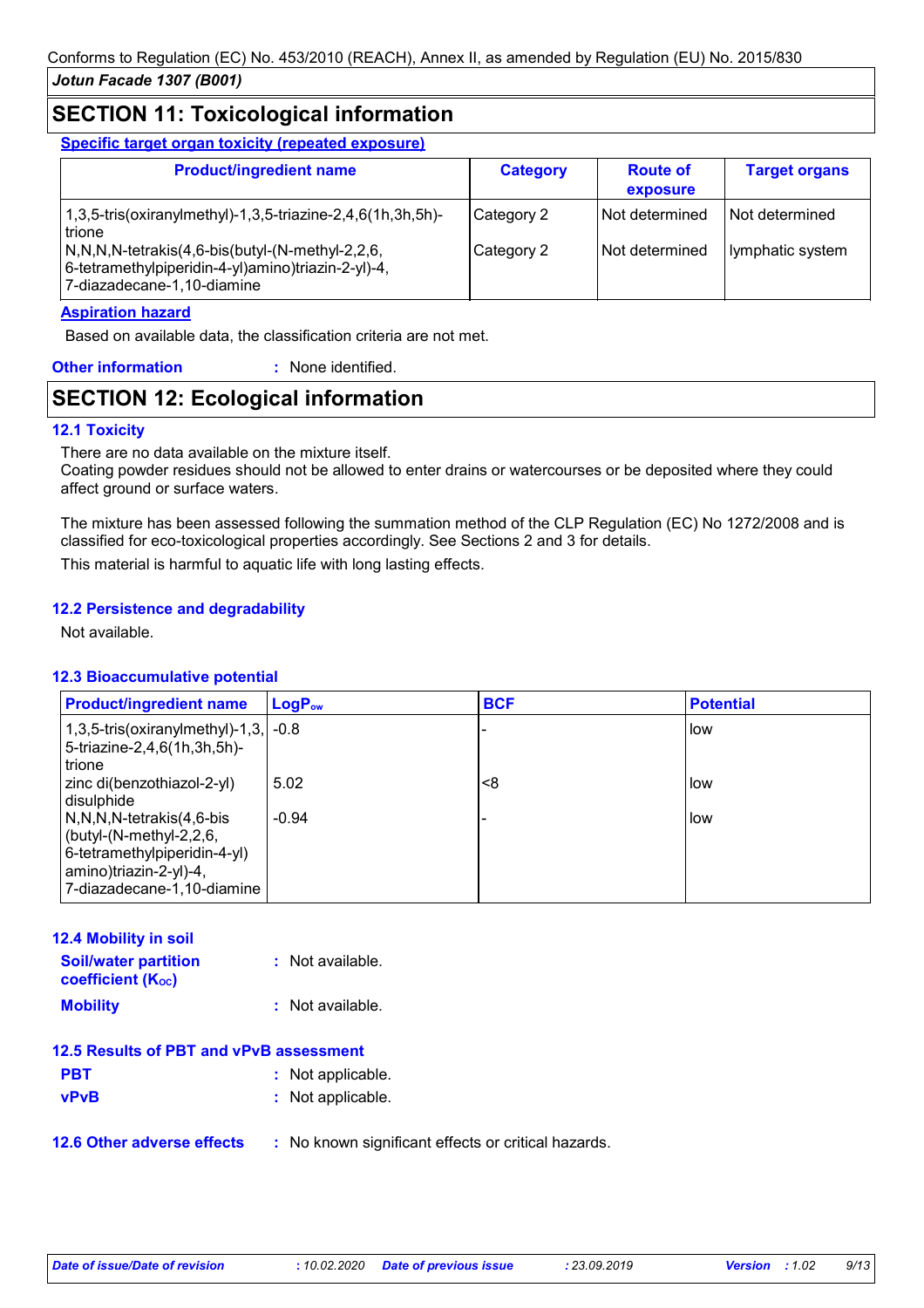# **SECTION 13: Disposal considerations**

The information in this section contains generic advice and guidance. The list of Identified Uses in Section 1 should be consulted for any available use-specific information provided in the Exposure Scenario(s).

### **13.1 Waste treatment methods**

| <b>Product</b>                           |                                                                                                                                                                                                                                                                                                                                                                                                                                                                                                                                                    |
|------------------------------------------|----------------------------------------------------------------------------------------------------------------------------------------------------------------------------------------------------------------------------------------------------------------------------------------------------------------------------------------------------------------------------------------------------------------------------------------------------------------------------------------------------------------------------------------------------|
| <b>Methods of disposal</b>               | The generation of waste should be avoided or minimised wherever possible.<br>Disposal of this product, solutions and any by-products should at all times comply<br>with the requirements of environmental protection and waste disposal legislation<br>and any regional local authority requirements. Dispose of surplus and non-<br>recyclable products via a licensed waste disposal contractor. Waste should not be<br>disposed of untreated to the sewer unless fully compliant with the requirements of<br>all authorities with jurisdiction. |
| <b>Hazardous waste</b>                   | : Yes.                                                                                                                                                                                                                                                                                                                                                                                                                                                                                                                                             |
| <b>Disposal considerations</b>           | Do not allow to enter drains or watercourses.<br>÷.<br>Dispose of according to all federal, state and local applicable regulations.<br>If this product is mixed with other wastes, the original waste product code may no<br>longer apply and the appropriate code should be assigned.<br>For further information, contact your local waste authority.                                                                                                                                                                                             |
| <b>European waste</b><br>catalogue (EWC) | : 08 01 11* Waste paint and varnish containing organic solvents or other dangerous<br>substances                                                                                                                                                                                                                                                                                                                                                                                                                                                   |
| <b>Packaging</b>                         |                                                                                                                                                                                                                                                                                                                                                                                                                                                                                                                                                    |
| <b>Methods of disposal</b>               | The generation of waste should be avoided or minimised wherever possible. Waste<br>packaging should be recycled. Incineration or landfill should only be considered<br>when recycling is not feasible.                                                                                                                                                                                                                                                                                                                                             |
| <b>Disposal considerations</b>           | Using information provided in this safety data sheet, advice should be obtained from<br>÷.<br>the relevant waste authority on the classification of empty containers.<br>Empty containers must be scrapped or reconditioned.<br>Dispose of containers contaminated by the product in accordance with local or<br>national legal provisions.                                                                                                                                                                                                        |
| <b>Type of packaging</b>                 | European waste catalogue (EWC)                                                                                                                                                                                                                                                                                                                                                                                                                                                                                                                     |
| <b>CEPE Paint Guidelines</b>             | 15 01 10*<br>packaging containing residues of or contaminated by<br>hazardous substances                                                                                                                                                                                                                                                                                                                                                                                                                                                           |
| <b>Special precautions</b>               | This material and its container must be disposed of in a safe way. Care should be<br>taken when handling emptied containers that have not been cleaned or rinsed out.<br>Empty containers or liners may retain some product residues. Avoid dispersal of<br>spilt material and runoff and contact with soil, waterways, drains and sewers.                                                                                                                                                                                                         |

# **SECTION 14: Transport information**

|                                           | <b>ADR/RID</b>           | <b>ADN</b>     | <b>IMDG</b>    | <b>IATA</b>    |
|-------------------------------------------|--------------------------|----------------|----------------|----------------|
| 14.1 UN number                            | Not regulated.           | Not regulated. | Not regulated. | Not regulated. |
| 14.2 UN proper<br>shipping name           | $\overline{\phantom{a}}$ |                |                |                |
| <b>14.3 Transport</b><br>hazard class(es) | $\overline{\phantom{0}}$ |                |                |                |
| <b>14.4 Packing</b><br>group              |                          |                |                |                |
| 14.5<br><b>Environmental</b><br>hazards   | No.                      | No.            | No.            | No.            |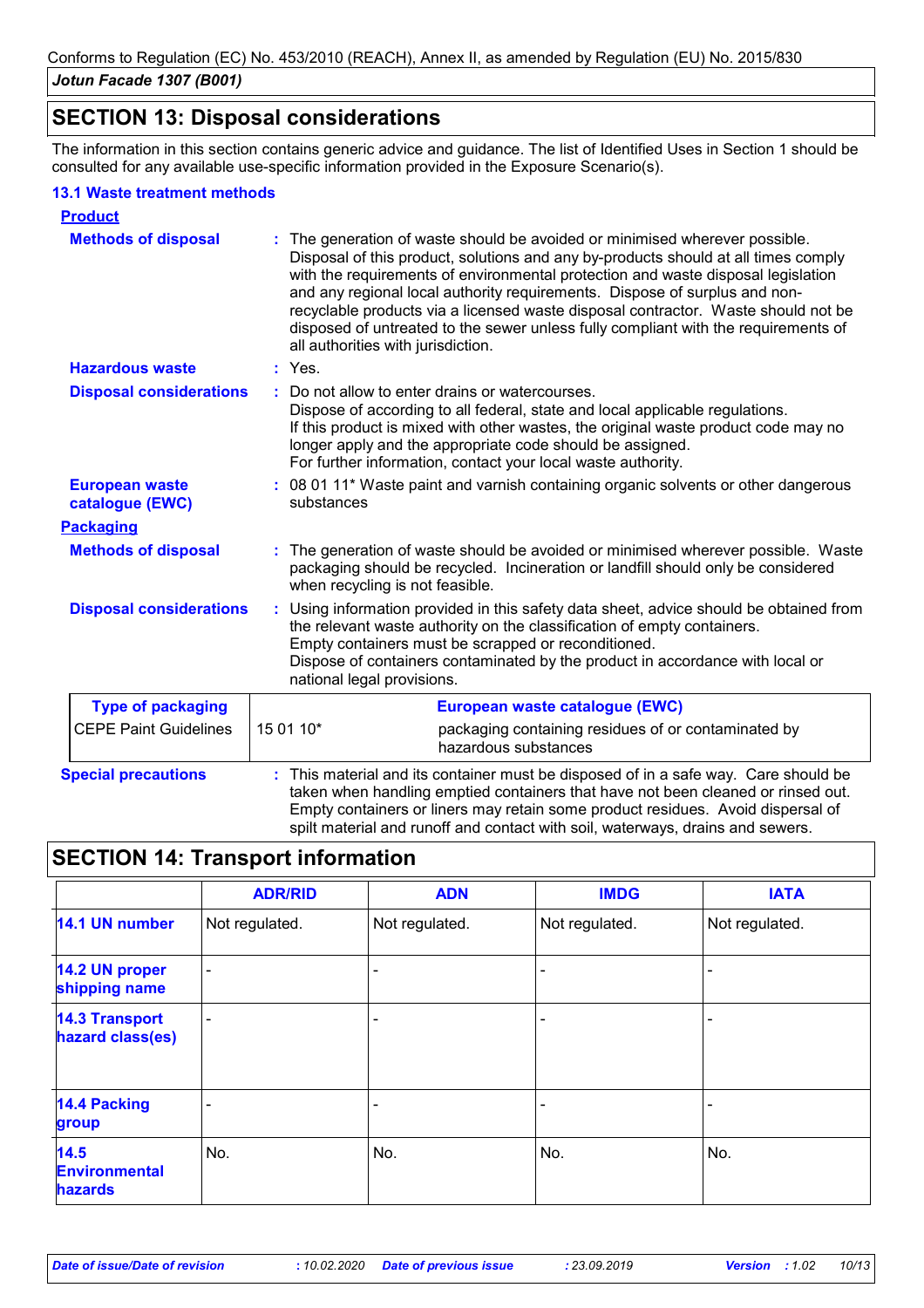*Jotun Facade 1307 (B001)* Conforms to Regulation (EC) No. 453/2010 (REACH), Annex II, as amended by Regulation (EU) No. 2015/830

# **SECTION 14: Transport information**

|      | 14.6 Special precautions for : Transport within user's premises: a |
|------|--------------------------------------------------------------------|
| user | upright and secure. Ensure that persor                             |

Iways transport in closed containers that are ns transporting the product know what to do in the event of an accident or spillage.

**14.7 Transport in bulk according to Annex II of Marpol and the IBC Code** **:** Not applicable.

# **SECTION 15: Regulatory information**

**15.1 Safety, health and environmental regulations/legislation specific for the substance or mixture EU Regulation (EC) No. 1907/2006 (REACH)**

## **Annex XIV - List of substances subject to authorisation**

### **Annex XIV**

None of the components are listed.

**Substances of very high concern**

| <b>Ingredient name</b>                                                                 | <b>Intrinsic property</b> | <b>Status</b> | Reference<br>number | Date of<br>revision |
|----------------------------------------------------------------------------------------|---------------------------|---------------|---------------------|---------------------|
| $(1,3,5\text{-}Tris(oxiran-2\text{-}vImethyl)-1,3)$<br>5-triazinane-2,4,6-trione; TGIC | Mutagen                   | Candidate     | ED/87/2012          | 18.06.2012          |

**Annex XVII - Restrictions** : Restricted to professional users.

#### **on the manufacture, placing on the market**

**and use of certain** 

**dangerous substances,**

## **mixtures and articles**

### **Other EU regulations**

| <b>VOC</b>                                     | : Not available.  |
|------------------------------------------------|-------------------|
| <b>VOC for Ready-for-Use</b><br><b>Mixture</b> | : Not applicable. |
| <b>Europe inventory</b>                        | : Not determined. |

**Ozone depleting substances (1005/2009/EU)** Not listed.

**Prior Informed Consent (PIC) (649/2012/EU)** Not listed.

## **Seveso Directive**

This product is not controlled under the Seveso Directive.

## **National regulations**

**Industrial use <b>:** The information contained in this safety data sheet does not constitute the user's own assessment of workplace risks, as required by other health and safety legislation. The provisions of the national health and safety at work regulations apply to the use of this product at work.

**International regulations**

| <b>Chemical Weapon Convention List Schedules I, II &amp; III Chemicals</b> |  |
|----------------------------------------------------------------------------|--|
|                                                                            |  |

Not listed.

**Montreal Protocol (Annexes A, B, C, E)**

Not listed.

# **Stockholm Convention on Persistent Organic Pollutants**

Not listed.

## **Rotterdam Convention on Prior Informed Consent (PIC)**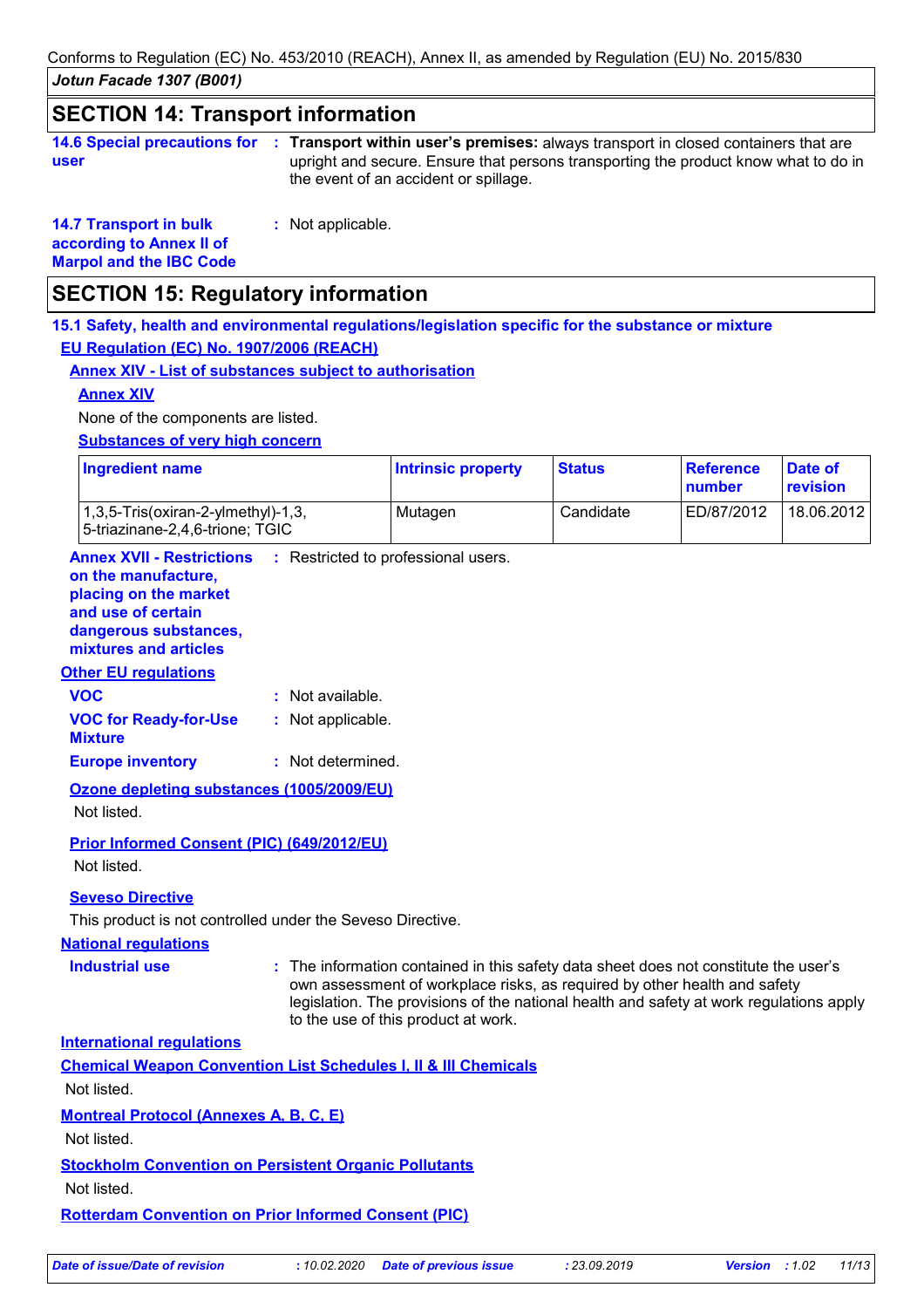# **SECTION 15: Regulatory information**

Not listed.

## **UNECE Aarhus Protocol on POPs and Heavy Metals**

Not listed.

| <b>15.2 Chemical safety</b> | : Not applicable. |
|-----------------------------|-------------------|
| assessment                  |                   |

# **SECTION 16: Other information**

 $\nabla$  Indicates information that has changed from previously issued version.

| <b>Abbreviations and</b><br>acronyms | $\therefore$ ATE = Acute Toxicity Estimate<br>CLP = Classification, Labelling and Packaging Regulation [Regulation (EC) No.<br>1272/2008] |
|--------------------------------------|-------------------------------------------------------------------------------------------------------------------------------------------|
|                                      | DMEL = Derived Minimal Effect Level                                                                                                       |
|                                      | DNEL = Derived No Effect Level                                                                                                            |
|                                      | EUH statement = CLP-specific Hazard statement                                                                                             |
|                                      | PBT = Persistent, Bioaccumulative and Toxic                                                                                               |
|                                      | PNEC = Predicted No Effect Concentration                                                                                                  |
|                                      | <b>RRN = REACH Registration Number</b>                                                                                                    |
|                                      | vPvB = Very Persistent and Very Bioaccumulative                                                                                           |

#### **Procedure used to derive the classification according to Regulation (EC) No. 1272/2008 [CLP/GHS]**

| <b>Classification</b>   | <b>Justification</b> |
|-------------------------|----------------------|
| Eye Dam. 1, H318        | l Calculation method |
| Skin Sens. 1, H317      | Calculation method   |
| Muta. 1B, H340          | Calculation method   |
| Aquatic Chronic 3, H412 | Calculation method   |

## **Full text of abbreviated H statements**

| H <sub>301</sub> | Toxic if swallowed.                                      |
|------------------|----------------------------------------------------------|
| H317             | May cause an allergic skin reaction.                     |
| H318             | Causes serious eye damage.                               |
| H331             | Toxic if inhaled.                                        |
| H340             | May cause genetic defects.                               |
| H373             | May cause damage to organs through prolonged or repeated |
|                  | exposure.                                                |
| H400             | Very toxic to aquatic life.                              |
| H410             | Very toxic to aquatic life with long lasting effects.    |
| H411             | Toxic to aquatic life with long lasting effects.         |
| H412             | Harmful to aquatic life with long lasting effects.       |

### **Full text of classifications [CLP/GHS]**

| Acute Tox. 3, H301<br>Acute Tox. 3, H331<br>Aquatic Acute 1, H400<br>Aquatic Chronic 1, H410<br>Aquatic Chronic 2, H411<br>Aquatic Chronic 3, H412<br>Eye Dam. 1, H318<br>Muta. 1B, H340<br><b>Skin Sens. 1, H317</b><br><b>STOT RE 2, H373</b> |              | ACUTE TOXICITY (oral) - Category 3<br><b>ACUTE TOXICITY (inhalation) - Category 3</b><br>SHORT-TERM (ACUTE) AQUATIC HAZARD - Category 1<br>LONG-TERM (CHRONIC) AQUATIC HAZARD - Category 1<br>LONG-TERM (CHRONIC) AQUATIC HAZARD - Category 2<br>LONG-TERM (CHRONIC) AQUATIC HAZARD - Category 3<br>SERIOUS EYE DAMAGE/EYE IRRITATION - Category 1<br><b>GERM CELL MUTAGENICITY - Category 1B</b><br>SKIN SENSITISATION - Category 1<br>SPECIFIC TARGET ORGAN TOXICITY - REPEATED<br><b>EXPOSURE - Category 2</b> |
|-------------------------------------------------------------------------------------------------------------------------------------------------------------------------------------------------------------------------------------------------|--------------|-------------------------------------------------------------------------------------------------------------------------------------------------------------------------------------------------------------------------------------------------------------------------------------------------------------------------------------------------------------------------------------------------------------------------------------------------------------------------------------------------------------------|
| Date of printing                                                                                                                                                                                                                                | : 10.02.2020 |                                                                                                                                                                                                                                                                                                                                                                                                                                                                                                                   |
| Date of issue/ Date of<br><b>revision</b>                                                                                                                                                                                                       | : 10.02.2020 |                                                                                                                                                                                                                                                                                                                                                                                                                                                                                                                   |
| Date of previous issue                                                                                                                                                                                                                          | : 23.09.2019 |                                                                                                                                                                                                                                                                                                                                                                                                                                                                                                                   |
| <b>Version</b>                                                                                                                                                                                                                                  | : 1.02       |                                                                                                                                                                                                                                                                                                                                                                                                                                                                                                                   |

*Date of issue/Date of revision* **:** *10.02.2020 Date of previous issue : 23.09.2019 Version : 1.02 12/13*